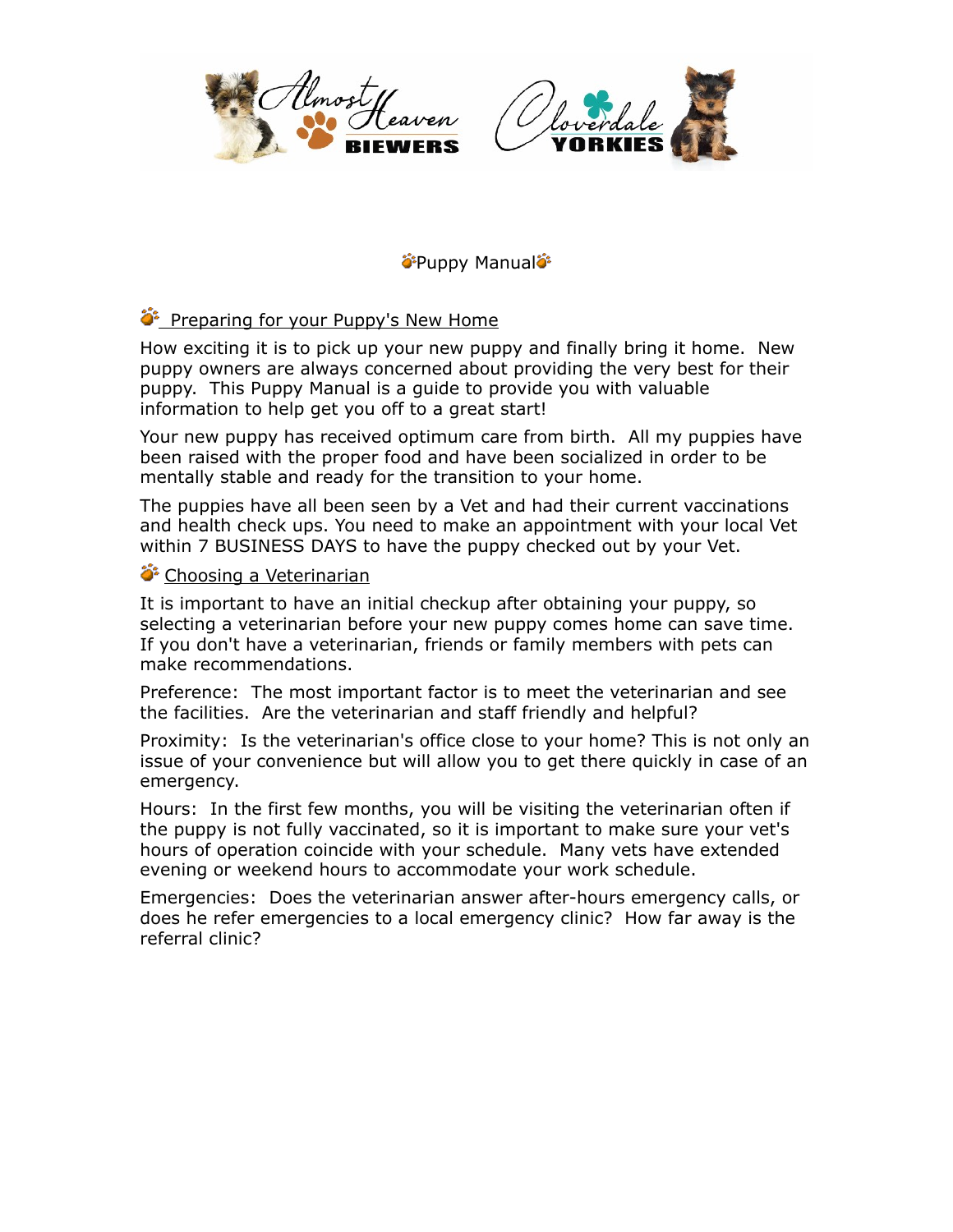## Page 1

## Making Your Home Safe

Just as with a baby, you will need to make sure the whole house is safe from anything the puppy could get into. By getting down at the puppy's level you can assess if there are any exposed electrical cords that could be chewed. Is there any place that your puppy could get stuck or maybe fall? By puppyproofing now, you can avoid a lot of heartache later. Will your puppy be spending time outdoors unsupervised? Look around your yard. Are there holes or gaps in your fence where your puppy could escape? Are there chemical fertilizers, herbicides and insecticides within his reach? What about poisonous plants?

## <sup>2</sup> Puppy's First Things

Basic equipment needed before puppy's arrival:

Food and Water Bowls: Stainless steel food and water bowls are durable and do not rust, break or chip. Puppies that are teething will chew up anything in sight, which can be a problem when using plastic. Stainless steel is also more sanitary than plastic because plastic scratches and bacteria can set it. Make sure anything you buy does not come from China as most if not all of their products are made with inferior substances including stainless steel.

Collar and leash: I prefer the harness types as they are safer on puppy's neck. Collars are to be only used for bling or tags.

Grooming: You will need a Comb, Slicker and a Pin Brush. Grooming your puppy every day teaches him to like being handled by people. The best time to do this is when the puppy is sleepy, as he will enjoy your gentle touch. <http://www.chrissystems.com>is where I get my brushes.

Puppy Toys: Rubber toys are almost indestructible and my last years. Choose a smaller size for young puppies (helpful during teething). Make sure it is a safe toy! Squeaky toys and balls can be used when you are teaching the puppy new obedience commands.

## **At Home Together**

Make sure everyone that comes in contact with the puppy knows the dangers from a puppy falling. Never leave puppy unsupervised where it can fall. People handling puppy on couch need to be aware puppy will try to squirm and may fall. A few things that could happen if puppy was to fall hit head causing seizer, break leg, blow out its knees, are just a few examples of the dangers that could happen to an unsupervised pup.

# Page 2

*S*Introducing Children:

Children don't often realize that they need to be very careful with a small puppy. A responsible adult should always be there to supervise when children are playing with or meeting a puppy. When you bring your puppy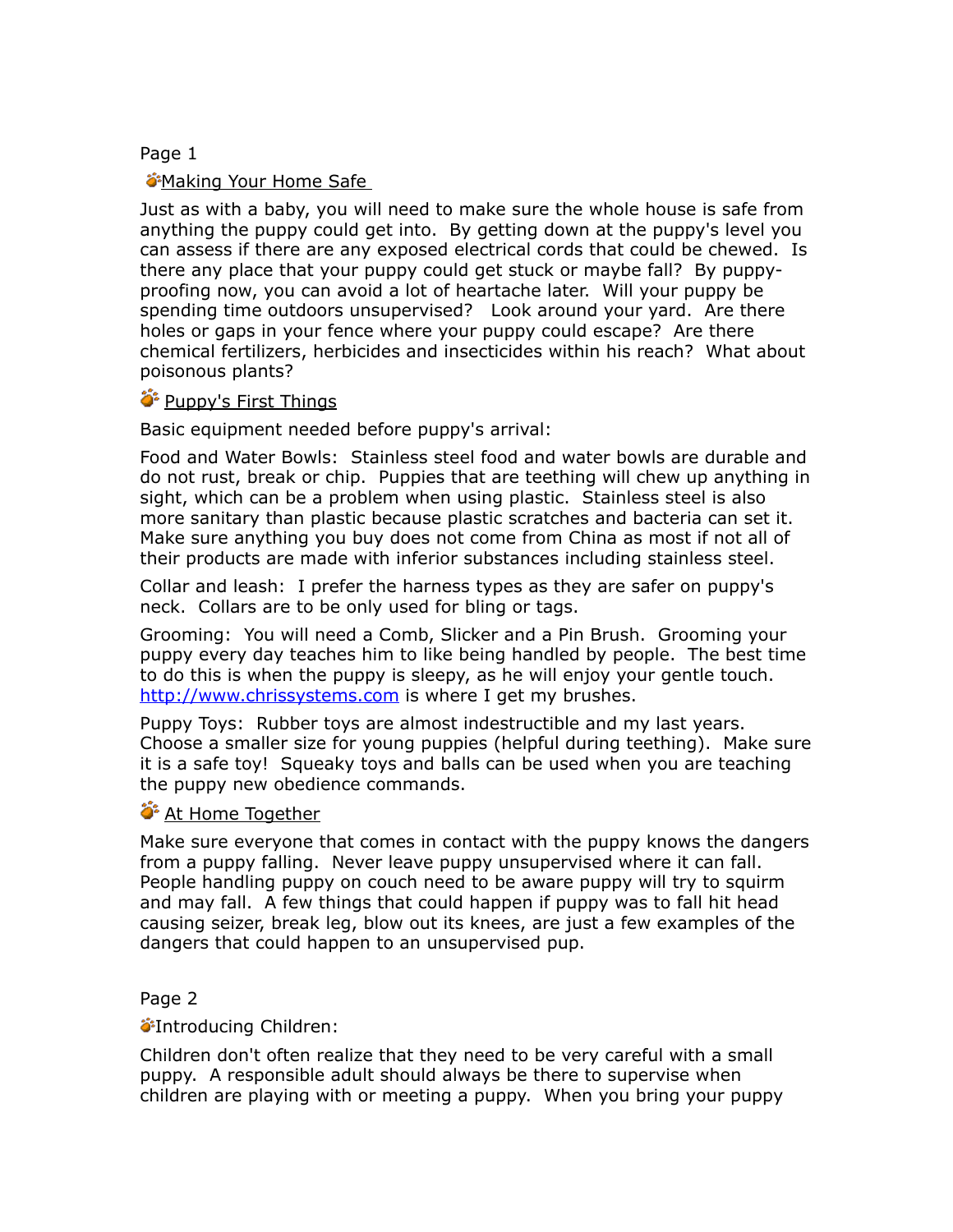home, it's always a good idea to have the children sit down and let the puppy come to them. Explain that they should not scare the puppy by moving quickly or making loud noises. They shouldn't rush at the puppy or try to pick the puppy up. Explain that, while sitting on the floor, the puppy will probably climb on them anyway.

Introducing other dogs:

Try introducing the dogs in a neutral area through a puppy pen. Make sure both dogs are supervised, and they can be controlled by you. Let them sniff and investigate each other. Do not yell at the other dog if he doesn't react the way you want him to. Give him plenty of time to get used to the puppy. Dogs have their own rules and will certainly let your young puppy know what the rules are. They will do this in the same way that the pup's mother helped him to learn by growling.

Upon arriving at home, put your puppy in an exercise pen with a piddle pad. The puppy is already used to using the pads. I have provided 2 links to the kind of exercise pens I like. [Wal-Mart puppy pen with door,](http://www.walmart.com/ip/IRIS-8-Panel-Indoor-Outdoor-Heavy-Duty-Pen-White-Dogs/13025219?findingMethod=rr) [Wal-Mart puppy](http://www.walmart.com/ip/North-States-Superyard-Xt-Gate/8457890)  [exercise play yard](http://www.walmart.com/ip/North-States-Superyard-Xt-Gate/8457890).

The pet bed should be placed inside the exercise pen along with a bowl of food and fresh water. Give your new puppy a chance to relieve itself. The drive home has been stressful for your puppy. Give your puppy some Nutri-Cal (a high caloric feeding supplement). Also give it a chance to get to know its new surroundings. When you feel the puppy is ready to leave the exercise pen to get to know you better, make sure you have blocked off the area you will be in so that your puppy does not have free roam of your home. Your puppy needs to be confined to small areas. This will make housebreaking faster.

Whenever you are unable to be with your puppy, it should be placed in the exercise pen. *DO NOT give your new puppy the freedom of more than the exercise pen. Remember that a puppy of 12 weeks has an attention span of about 1 second and if the piddle pad is not clearly in sight, it will forget where it is. If you are going to be gone for the day (such as at work) make sure your puppy has a bowl of food and fresh water. Can you imagine leaving a three-year-old child alone in your house? Don't be in a hurry to allow your pup total freedom all over the house. It may take months or even a year to reach that goal.*

## Page 3

Confinement in an area of the house where you normally spend time will prevent many housebreaking and chewing accidents. When you are in the kitchen, you cannot see that the puppy has to "go" if he is in the bedroom. You can not see the puppy chewing on the living room carpet while you are busy making beds. Let your dog explore his new home, but only under your supervision. Block off your puppy's special area with baby gates. If you must be away from the house or can't supervise the special area, put the puppy in his crate. Reinforcing acceptable behavior often just means preventing misbehavior!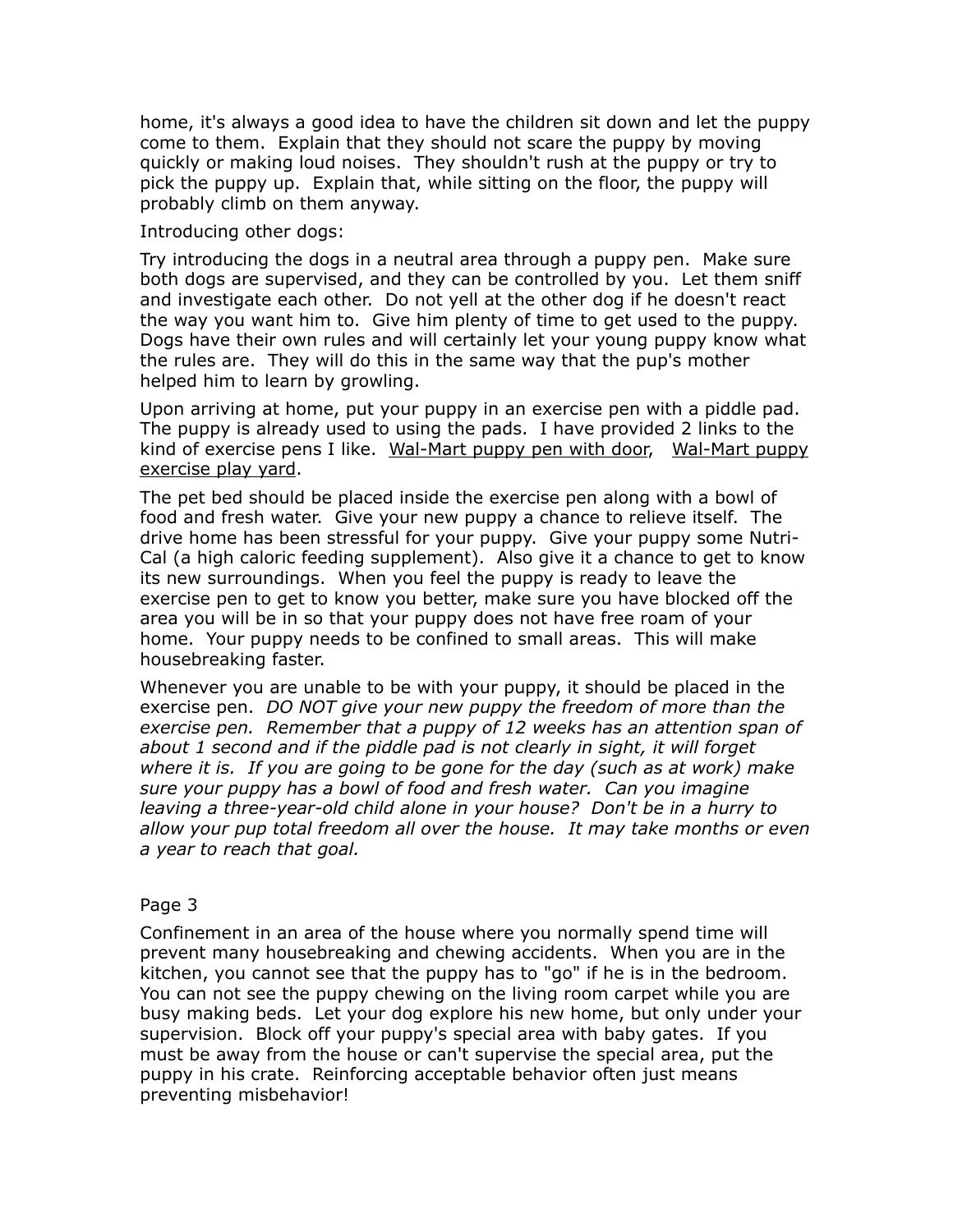This is an exciting time for you, but it can also be a frightening time of adjustment for your new puppy. Some things to remember the puppy feels lost and alone as it is leaving the security from mother and littermates, and experiencing a multitude of new sights, sounds and smells. The first night at your home the puppy may call, cry, howl, to the others as if to say" Come and get me" He's waiting for one of the pack to answer. When they don't, he tries again. You'll notice that the first night is the worst. During the day your puppy may either be a little nervous of you, or it may follow you right away. New puppies should not be taken out with you and shown off to all your friends for the first week. He/she needs to get to know and trust their new mom or dad and not be upset by strangers wanting to hold or play with them.

After the puppy has become adjusted to the new home, I recommend you introducing the puppy to parks, lakes, pet stores, etc. the more people and places your puppy experiences, the more well adjusted he will be as an adult.

# Dental Care

The temporary teeth fall out easily and are often not found (the dog swallows them). Occasionally, temporary teeth persist along-side the adult teeth and may need to be extracted in order to prevent misplacement and decay of the adult teeth. If your pet will be spayed or neutered this would be a great time to take out any remaining puppy teeth. As pup matures to adult your veterinarian will let you know when it is a good time to schedule a tarter cleaning appointment.

Teething Phases: Temporary teeth eruption 1-month, Permanent teeth eruption 4 months, Permanent Canine teeth 5-6 months.

# Page 4

# ் Health Care

# Vaccinations:

Your new puppy will arrive with some or all vaccinations. Puppies will receive its first vaccine around  $9 - 10$  weeks of age. Pups need a series of 3 vaccinations (not to include the Rabies vaccine) spaced out every 3 to 4 weeks.

It is important that only ONE inoculation be given per office visit. Toy breeds react differently than larger breeds. A full rabies shot is 4 times the dose for a full-grown Newfoundland. The same shot is given to a 160lb dog as a 2lb dog. It doesn't make sense so please be aware of any reactions that you pup my exhibit. DO NOT GIVE THIRD PUPPY SHOT, RABIES SHOT, BORDATELLA, LYME VACCINE, ETC. AT THE SAME TIME!!! ONLY ONE SHOT AT A TIME. NO EXCEPTIONS! Distemper shots must be 3 to 4 weeks apart and 1 week apart from rabies. I do not care what your vet says it is too much on a toy breed to be overdosed by too many vaccinations at once. I CANNOT STRESS THIS ENOUGH! IF THIS VACCINATION PROTOCOL IS NOT FOLLOWED THIS HEALTH GUARANTEE IS NULL AND VOID!!!!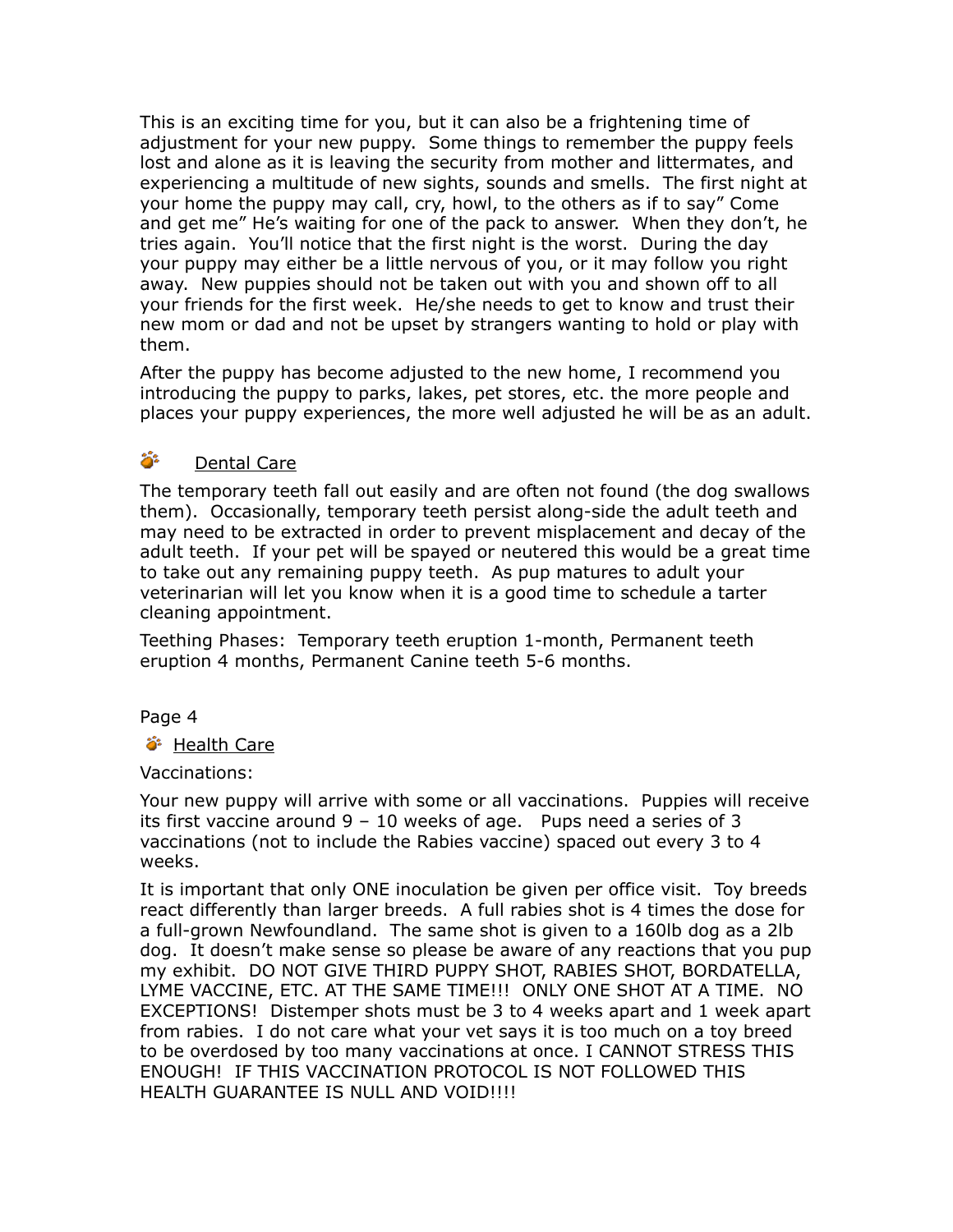If your puppy has a reaction to the vaccination, you want to be sure you know which one it was. This means that the DHP-PV and the Rabies shot should be given a few weeks apart.

## Spaying/Neutering:

If you have adopted your new puppy on a spay/neuter contract. This means that you must have your female puppy spayed (preferably after the first heart) or your male puppy neutered (preferably after 6 months of age.

This is important to have done, not only to prevent unwanted litters, but to avoid having to deal with your female going into heat twice a year. Unneutered males mark their territory inside your home and can become sexually aggressive. There are health reasons as well. In males, neutering decreases the chance of developing hernias, diseases of the prostate, and it eliminates the chance of developing testicular cancer. In females, spaying decreases the incidence of breast cancer. The probability goes down to almost zero if done before the first heat cycle. It also eliminates the chance of developing pyometra (a potentially fatal infection of the uterus). Along with these risks your dog will no longer have the urge to roam looking for a mate. This will reduce the risk of it running away and/or being hit by a car. They will have a lower chance of contracting contagious diseases and get into fewer fights.

# Page 5

# **S** Health Danger Signs

Despite the excellent care you are giving your new puppy, it still may get sick. You should know your puppy well enough by this time to immediately notice any changes in its behavior. The following are some signs to look for:

Refusal to eat for no apparent reason

Increase in sleep, not wanting to play, lethargic behavior

Dull coat, clouded eyes, dry nose

Constant sneezing, coughing, drooling, or gagging

Frequent scratching or shaking its head

Diarrhea

# **\*\*Serious Signs\*\***

Blood in stool

Gums turn white

When skin is gently pinched, it does not spring back, but instead forms a tent Pupils are extremely narrow or wide

# **is HYPOGLYCEMIA or LOW BLOOD SUGAR**

Common problem with all toy breed puppies

Easily treatable in the early stages

Fatal if allowed to progress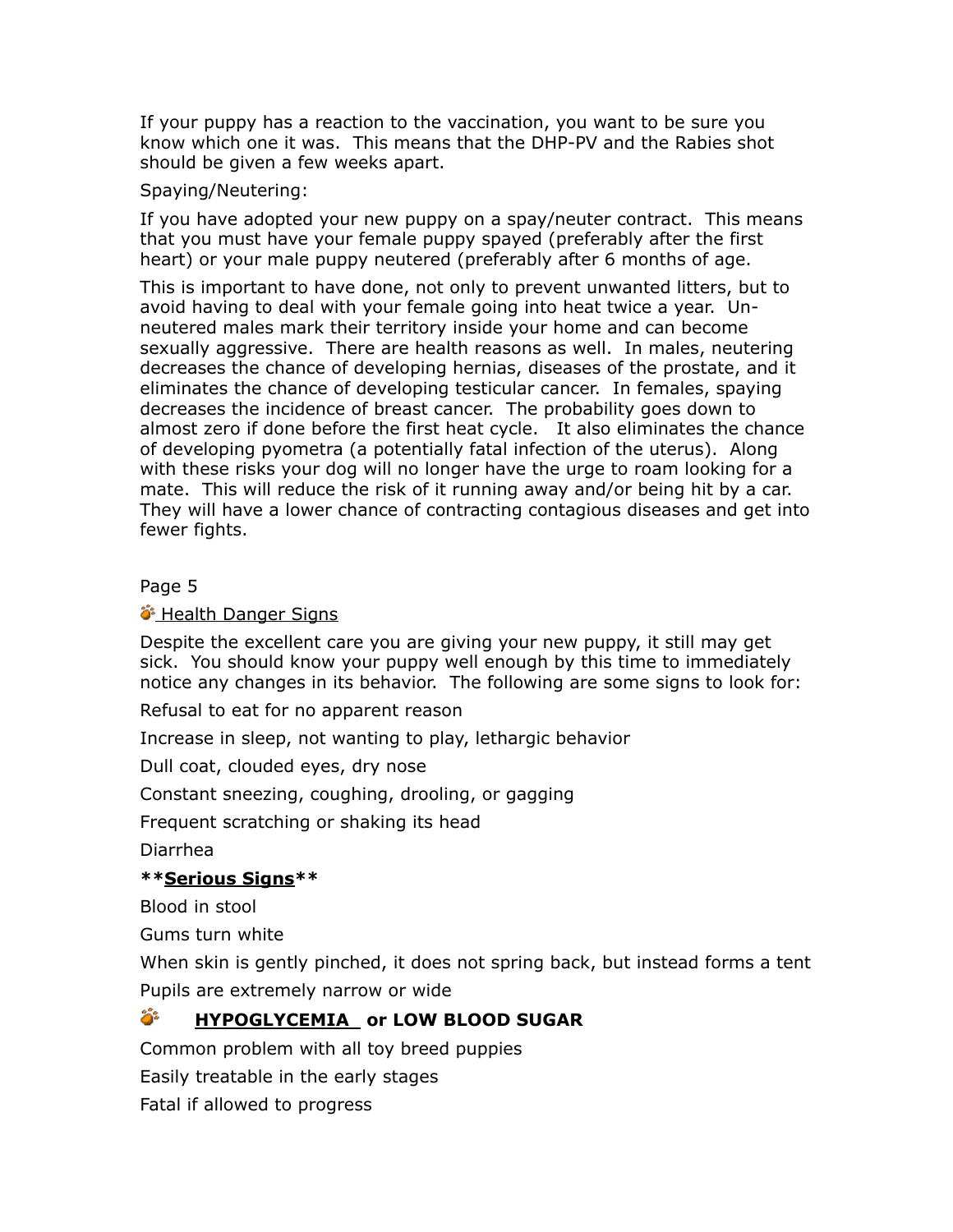Glucose is the "simple" sugar that the body uses for fuel to run its various functions. Table sugar, or sucrose, is made up of two simple sugars, glucose and fructose, and can be broken down rapidly after eating. All sugars are carbohydrates. Grains are also carbohydrates but are considered "complex" carbohydrates because they have many more components and take longer to be broken down. The body uses glucose as its primary energy sources fatty Acids, for example, which the body accesses by breaking glucose in the blood is lower than normal, the brain function is the first to show signs.

## Page 6

The liver is responsible for manufacturing glucose and for storing it in a usable form, for release into the blood stream as needed.

Muscle tissues store some of the important materials used in this process. Therefore, a serious liver abnormality or insufficient muscle mass may make it difficult for the body to keep its blood sugar properly regulated.

## **CAUSE**

Hypoglycemia can occur without warning when a puppy goes to a new home, misses a meal, or doesn't eat full meals. Other reasons could be they can't eat a lot at one time, and literally run out of fuel quickly, being chilled, or even exhaustion from too much play may cause the body to use up more sugar than is available. Even a brief period of fasting in a puppy can trigger a hypoglycemic attack.

## **SYMPTOMS**

Signs of an attack are depression, weakness, confusion, wobbly gait, frothing or drooling from the mouth sometimes even a seizure and drain of blood from the head. The head appears to be tilted to either side and can not hold it up. The neck appears stiff and in a locked position, the body may soon appear the same way. The teeth may be clamped tightly together. A check of the gums will show them to be pale, almost a grayish white in color rather than a healthy bright pink.

Puppy slows down, Acts listless. Puppy may begin to tremble or shiver, trembling is followed by a blank stare. Puppy may then lie on his side.

The puppy can go into shock, convulsions, seizures, or coma which can result in death if not cared for promptly and properly. Its body will be limp and lifeless. Body temperature will be below normal.

## HOW ARE SMALL BREEDS MORE PRONE?

Puppies of very small and toy breeds of dogs have characteristics that make them more prone to the development of Transient Juvenile Hypoglycemia, which is brought on by fasting. Pups of any breed are more likely to develop hypoglycemia than adults, because their skeletal muscle mass and liver size are smaller and brain size, larger, in proportion to the rest of their body. Therefore, there is less adequate glucose in order to function. In small toy breeds, this discrepancy is more pronounced. Even a brief period of fasting in a toy breed puppy can trigger a hypoglycemic attack. Puppies will precursors or glucose in its stored form (body fat).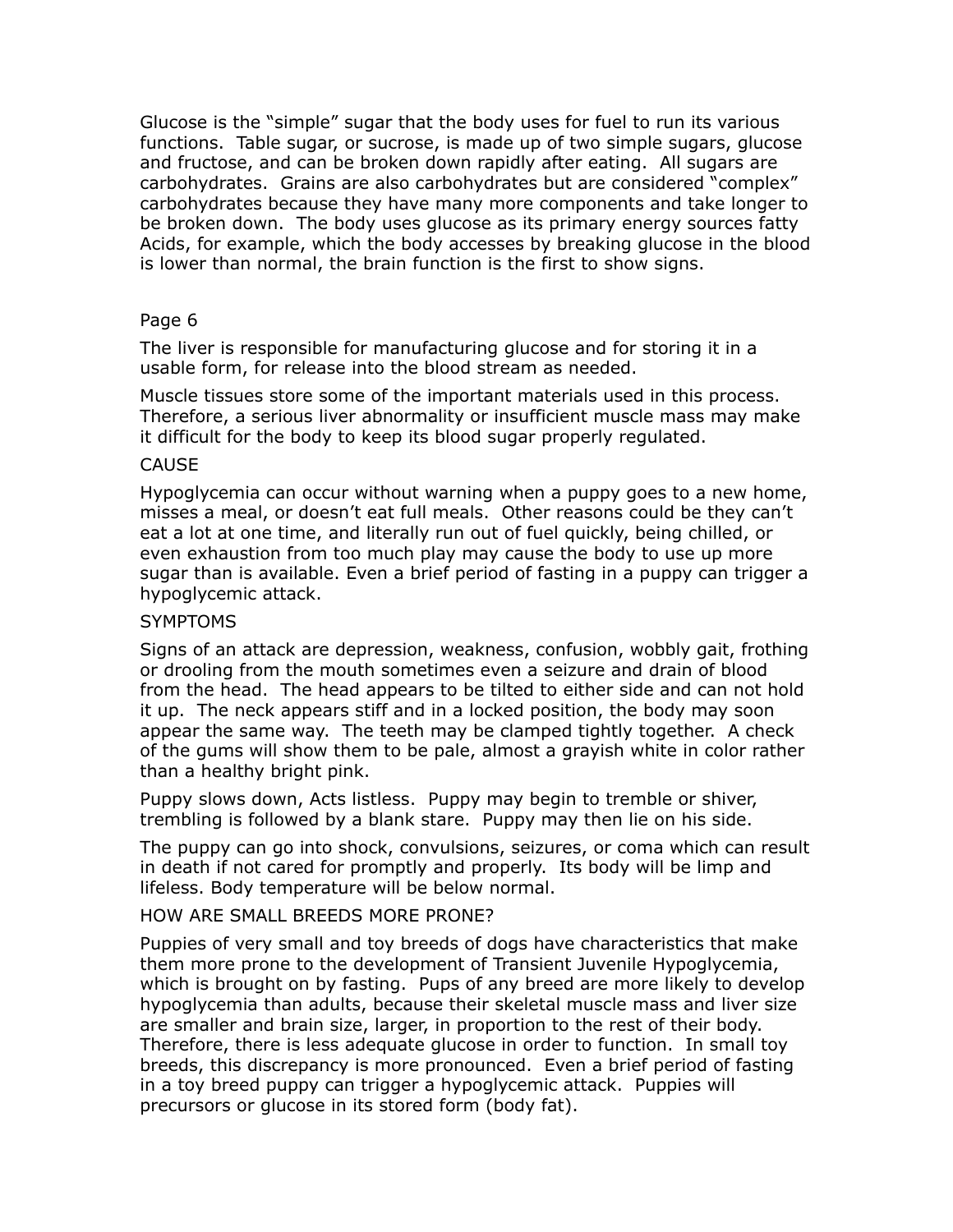Page 7

TREATMENT

Once a puppy's sugar drops you must act fast! The blood levels of glucose must be restored immediately! DO NOT HESITATE YOUR PUPPY'S LIFE IS AT RISK! I use the Forti-Cal or Nutri-Cal; they give quick results and gets into the bloodstream within seconds with a 99% utilization rate. When giving a dose it is about ¾ tsp per 5 lbs of body weight.



If you do not have it on hand, then mix Karo Syrup on the tongue or rubbed on its gums. If jaw is locked, try to get it open and get it as far back on tongue as possible and rub all on gums. You can also syringe it into the pup's mouth. Get a heating pad or heating blanket and slowly warm the puppy to proper body temperature. If the puppy responds all is well. Feed it a quality canned moist food right away! Monitor the puppy to be sure that the condition does not recur. Try to eliminate the stress that caused the episode.

If the puppy does not improve within 10 minutes, contact your vet immediately!! This is not something that can wait until the vet opens the following morning! If you do not have treatment for the low sugar on hand you need to get it right away and keep it in stock at all times as you never know when an attack will happen. Also keep a can of moist food instead of dry, as puppy will be too weak to chew the dry.

Page 8

**Common Health Problems** 

Diarrhea: Possible causes: wrong diet, or sudden change in diet, bacteria, viruses, worms, parasites, nervousness, infection, poisoning.

Constipation: Possible causes: not enough water, stress.

Ear Infections: Signs of an ear infection: excessive head shaking, tilting the head, constant scratching the ears, increased secretion of ear wax.

Internal Parasites:

Signs of round worms: bloating, hiccupping, lack of appetite, convulsions, apathy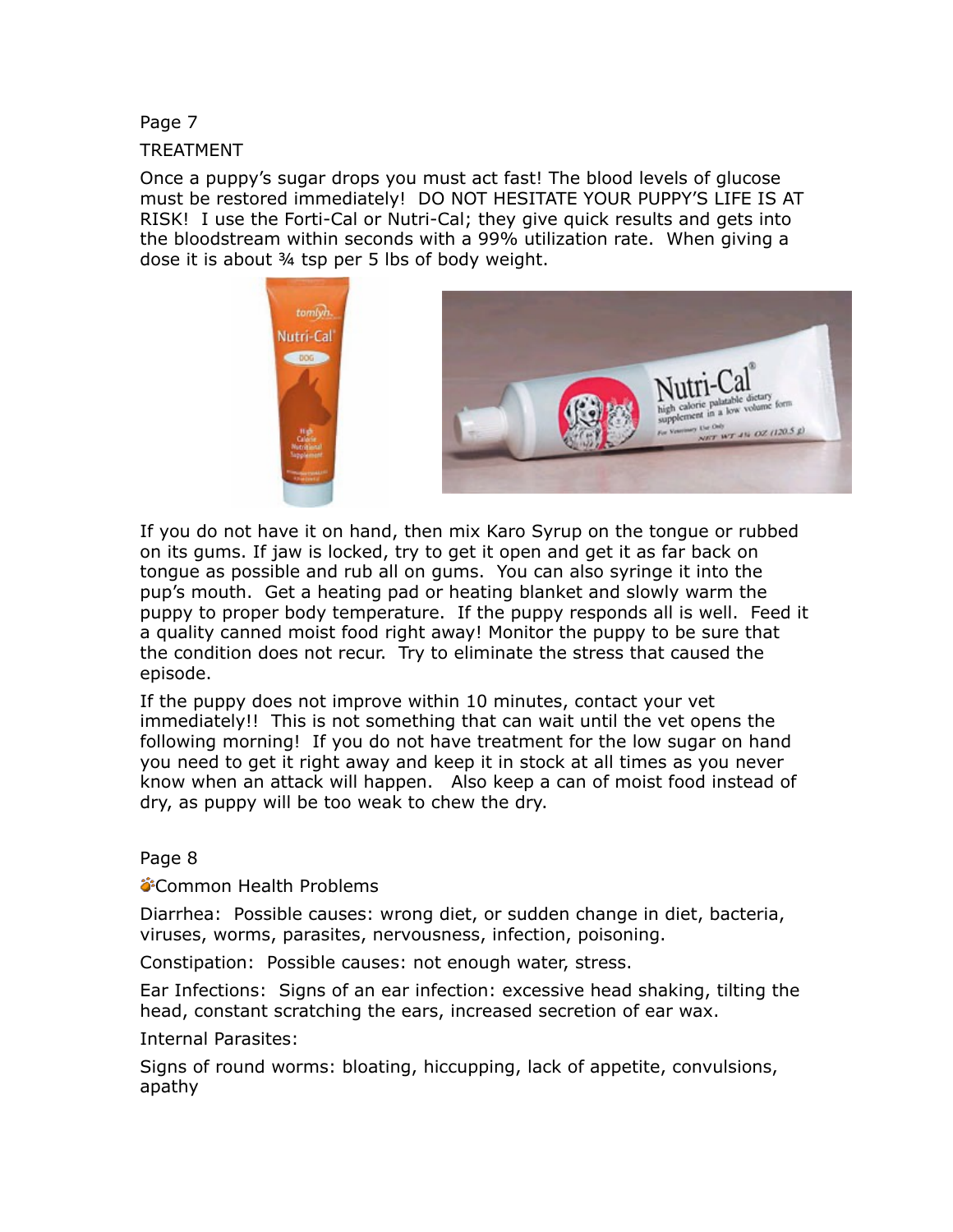Signs of tapeworms: weight loss, muscle cramps, dragging its rear end along the ground (may also be a sign that anal glands need expressing).

Signs of hookworms: severe anemia resulting to pale gums, dull coat, generalized weakness or lethargy, and considerable weight loss.

Signs of Whipworms: weight loss, abdominal pain, dehydration, and anemia. Stools may be watery or bloody.

Signs of Giardia: These microscopic parasites attach themselves to the intestinal wall and the damage causes an acute (sudden onset) foul-smelling diarrhea. The stool may range from soft to watery, often has a greenish tinge to it, and occasionally contains blood. Infected dogs tend to have excess mucus in the feces. Vomiting may occur in some cases. The signs may persist for several weeks and gradual weight loss may become apparent.

"The disease is not usually life threatening unless the dogs' immune system is immature or immunocompromised."

The diarrhea may be intermittent. Most dogs do not have a fever but may be less active. The disease is not usually life threatening unless the dogs' immune system is immature or immunocompromised.

Signs of Coccidia: The most common sign of Coccidiosis in dogs is [diarrhea](http://www.professorshouse.com/Pets/Dogs/Health/Articles/Dog-Diarrhea---Treatment-and-Prevention-of-Diarrhea/) of varying severity. Profuse, watery diarrhea is the most tell-tale sign of a serious infection. In advanced cases, blood and mucous may also be present, as the protozoa destroys the lining of the intestines as they continue to grow in numbers.

## Page 9

All diarrheas have the potential to be a dangerous health problem, especially in puppies. Left untreated, diarrhea can lead to severe dehydration, [vomiting,](http://www.professorshouse.com/Pets/Dogs/Health/Articles/Dog-Vomiting/) lethargy and even death.

In puppies, signs of infection typically appear between the ages of four and twelve weeks of age, becoming more prevalent during times of stress (i.e. weaning, going to a new home, etc.)

## Feeding فَ

Water: You need to make sure your puppy has access to fresh water at all times. It is good to add about 1 cap full of Organic Apple Cider Vinegar to water to help dog's breath and is very good for their immune system.

The water bowl should be cleaned daily using very hot water and dish detergent to prevent the build up of bacteria.

Food**:** Your puppy has been eating Fromm Gold Puppy Formula. When puppy reaches a decent weight (usually around 9 months) you can switch to adult. Talk to your vet about this.

Over feeding your puppy will result in an overweight puppy. You should check regularly to make sure you are feeding the proper amount of food. You should easily be able to feel your puppy's ribs behind its shoulders at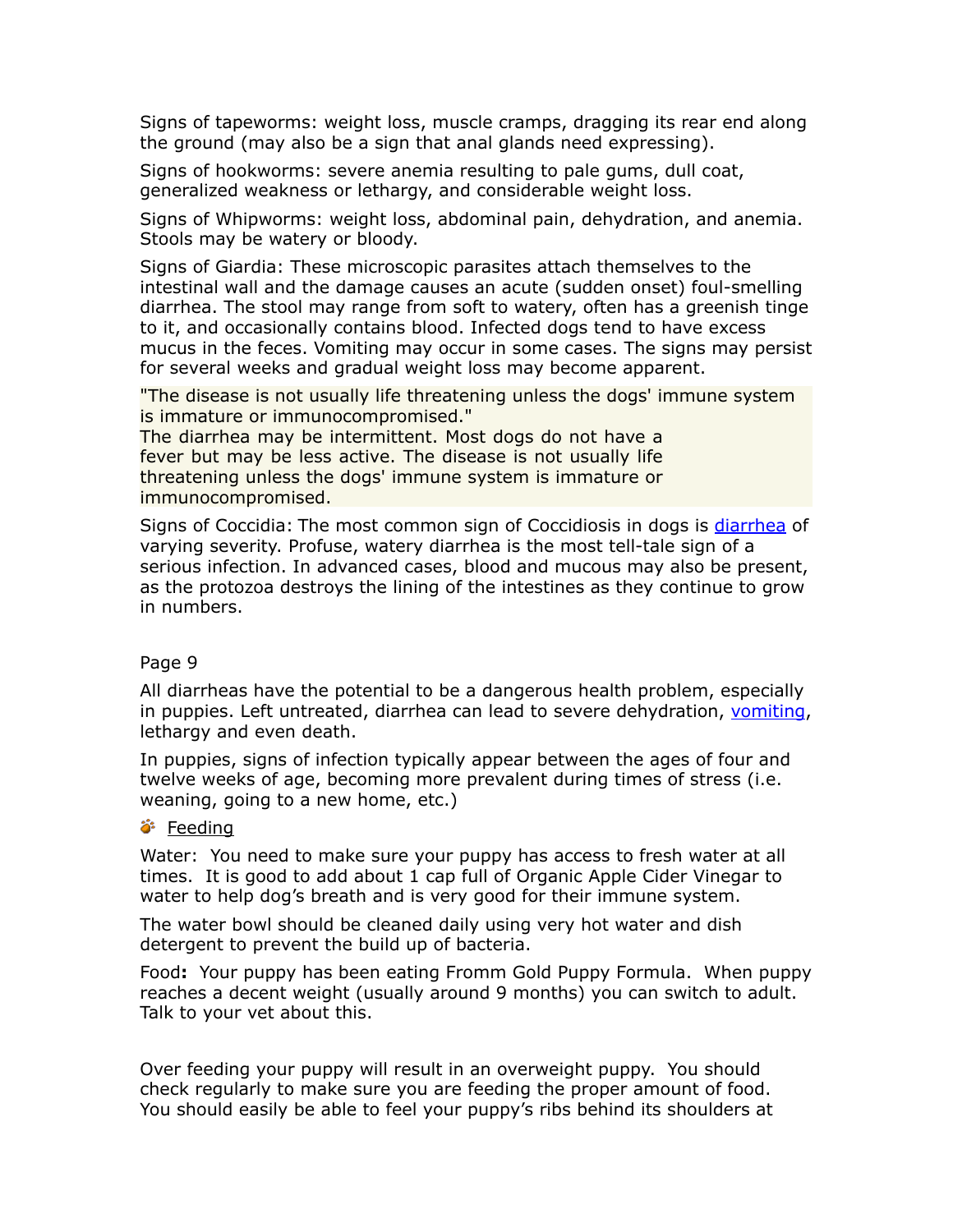mid-chest level. If not, it is too fat. You will need to reduce the amount of food. If its ribs, backbone, or hip bones stand out, then it is underweight. You will need to increase the amount of food you are supplying daily.

If you want to change food, you must introduce the new food slowly.

You should add a little of the new food to each meal, slowly increasing the amount until they are finally eating only the new food.

 You should feed your puppy three times a day – once in the morning, midday and again at dinner time. If your puppy is very small, then leaving food down all day would be best. This will prevent an empty stomach which can cause your puppy to vomit bile. You should try to keep your puppy's feeding schedule consistent. Try to feed it at the same time and in the same place. Make sure you clean out the bowl after each meal to prevent bacteria buildup. I suggest giving your puppy a small glob of the Nutri-Cal twice a day as a preventative measure for the first week.

# Page 10

Snacks: Snacks should be kept to a minimum to avoid causing your new puppy to become overweight. Most human food is not a good choice for feeding your puppy. I use Vitakraft Yogurt Drops and I get them at Amazon.

# *S* Potty Training

A crate gives a dog a place to call its own. Dogs are den animals, and once adjusted to the crate, they will be happy to go there when they want to be left alone.

You should already have an exercise pen set up. It should be small enough to fit the crate, toys, piddle pad, and a food and water bowl.

By making the pen small enough to fit these items only, the puppy has no choice but to use the pad. If by chance, your puppy is one of the few that potties in its bed, food, or water, don't worry. It will figure it out after a while. Once the pup is using the pad consistently, you can make the area larger. You need to do this gradually until you can open it up and allow the puppy to have access to one room while being supervised. Make sure you praise your puppy each time you actually see it use the piddle pad.

Choose a word or phrase to use, and only use this word or phrase. This is important so that they learn your commands. Most puppies will need to potty within a few minutes of waking, playing, or drinking water.

Once you have seen your puppy potty on the pad, you should let it out to play for 10-20 minutes after which it should be returned to the pen. You do not want to allow the puppy to be outside the pen for a long period of time. It is still a puppy and needs lots of rest, and just like a child, it doesn't know when to stop. This piddle pad training has already begun prior to bringing your puppy home. You will need to begin training your puppy to go outside to potty. It is a good idea to use the both piddle pad and outside train your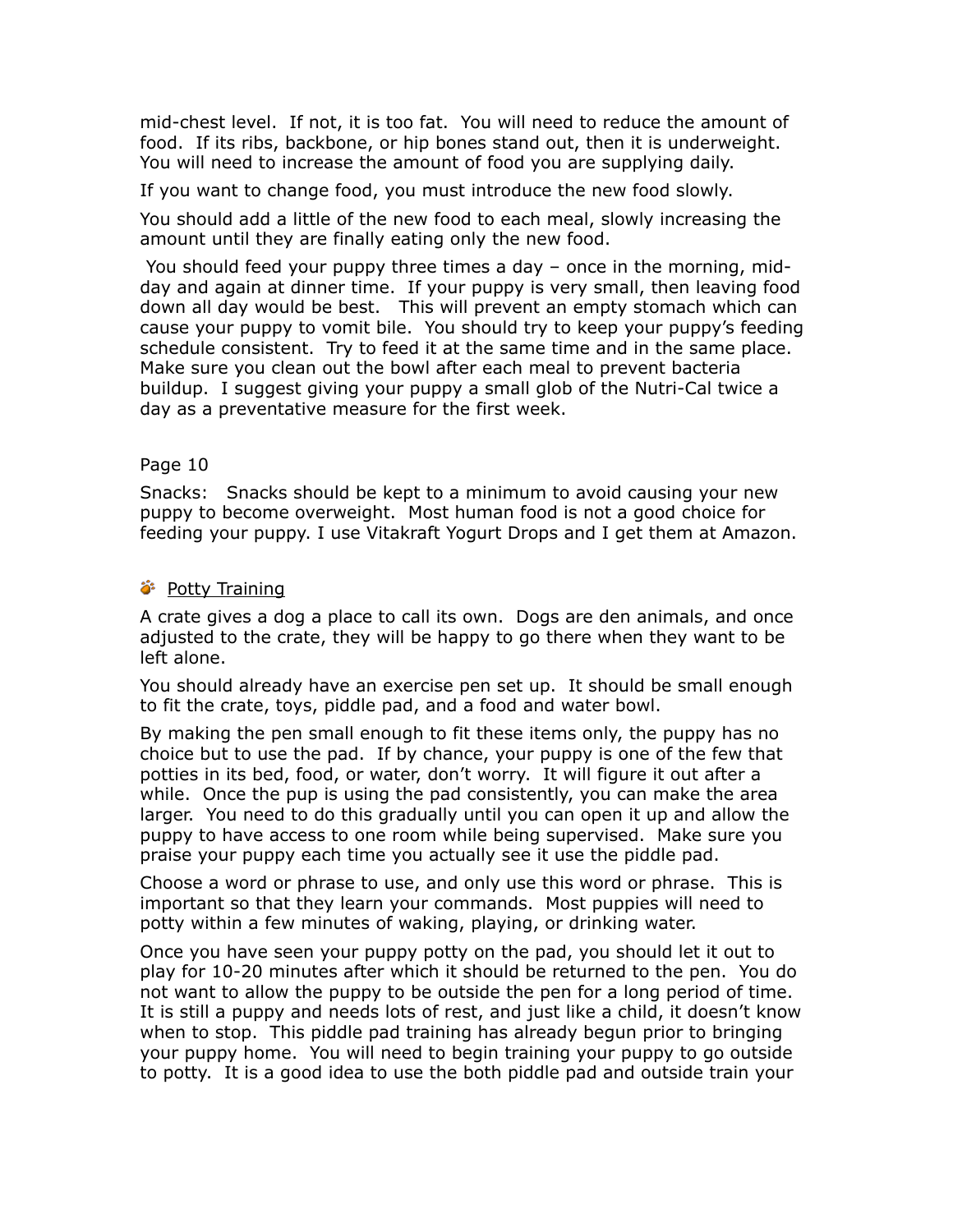puppy. There will be times that you will be unable to be home in time to take your puppy out.

Also, some puppies do not like to potty in the rain, snow, or extremely cold weather. For this training to be successful, you will need to be patient, understanding, and consistent.

# Page 11

You should make sure you take your puppy outside once it wakes from a nap or a night's sleep. You should also take it out after each meal, giving it some time between eating and going out.

You should have a spot chosen outside where you would like your puppy to go potty. You will need to take it to this spot to reinforce that this is the right spot where it can relieve itself.

You should begin to recognize signs that your puppy needs to go out. Those signs may include the following:

1) Restlessness, whimpering, turning in circles, or repeatedly sitting down.

2) Sniffing the floor, hunching over, circling and looking for a quiet spot.

3) After a time, your puppy may scratch at the door, stand in front of the door or bark to indicate it needs to go out.

Each time your puppy goes potty either on the pad or outside in the appropriate spot, you need to verbally praise it and provide a small treat to reinforce the behavior.

Your puppy will inevitably have accidents during this training period. If you catch it in the "act," scold it by saying "NO" in such a way that the puppy understands what it was doing was wrong and immediately take it to the piddle pad or outside to the spot where it should be going. This is not the time to baby the pup. You will only regret it in the future when training is prolonged, and accidents continue. Never punish your puppy physically or by placing it in its crate. The crate is its "safe zone." This will only confuse your puppy. If you do not catch it in the "act," do not scold it. Your puppy is incapable of connecting what it has done (even a few minutes earlier) with your current displeasure. Simply clean up the mess making sure you use a product that will eliminate the odor. Also make sure the product you use is safe. You can purchase this type of product at a pet store.

# Training Ears to Stand

# Shaving Ear

The ears should be kept shaved on pups as well as adults. Puppy's ears are standing by the time they are 3 to 4 months old. Some may take longer than others. The larger the ear is the harder it is to get to stand. It can be done and is easier to do if the pup is under 6 months of age. After that it is a lot harder and may not work.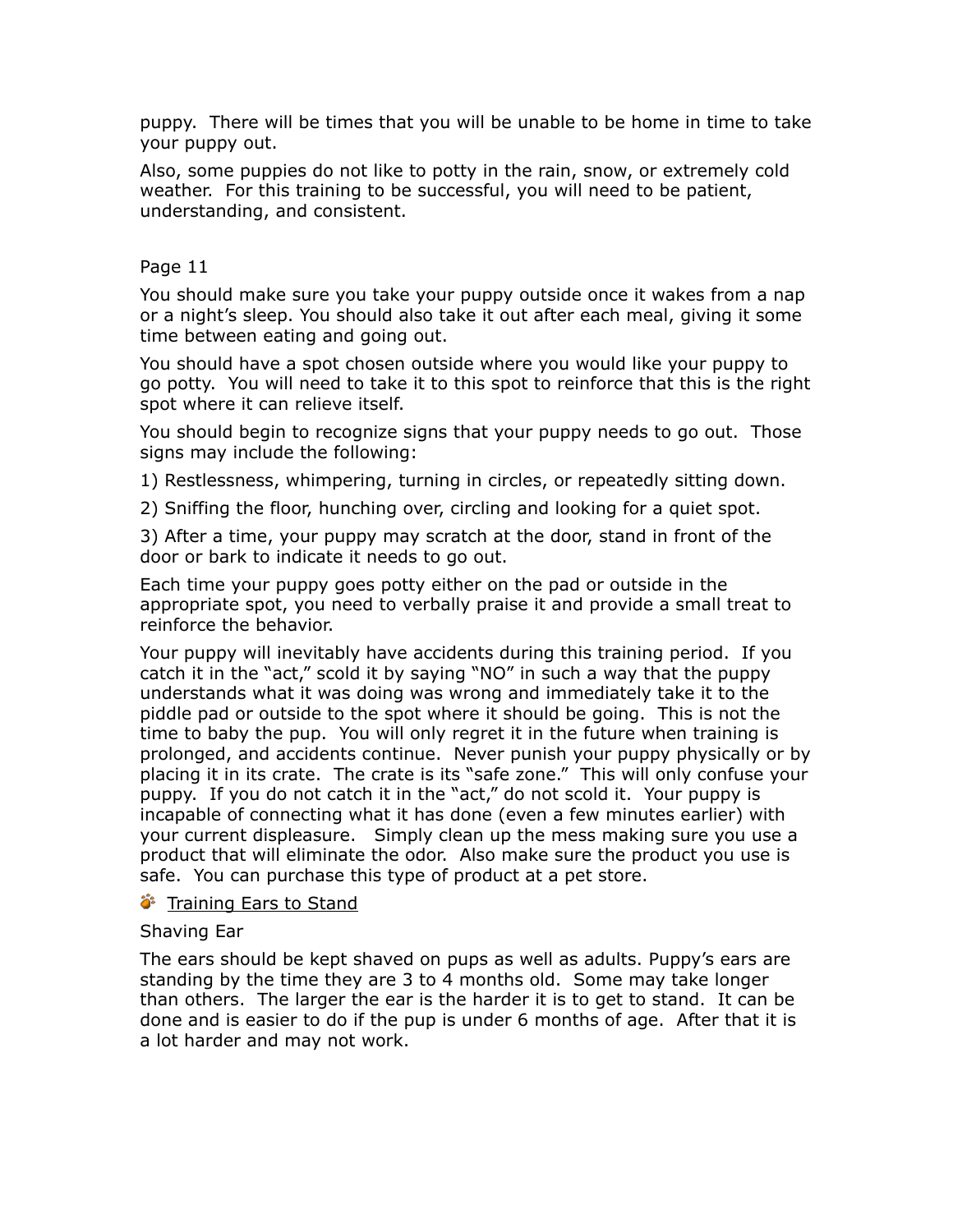## Page 12

The first thing to do is shave the hair off the top one third of the ear. Hair on the ears weighs the ear down and keeps them from standing. Use a small beard clipper you can get at K-mart, Wal-Mart, or beauty supply stores.

Look at the back of the ear picture a wide V. Shave off all the hair on the inside of the V. If the ears are really long, start the V lower on the ear about halfway down.

Turn the ear over and shave the inside of the ear exactly like you did the outside. To trim the edges, use clipper cutting to a V point.

## *<del>•</del>Taping Ear*

After ear is shaved fold the ear in half toward the front like you were closing it up vertically (up and down). The ear is now sticking straight up in a point. Use Medical tape to wrap around the ear. 2nd option is to not fold ear in half and just wrap tape around lower bottom base of both ears.

I usually then tape top 1/2 of ear and pull across to 2nd ear to pull to give a nice ear set placement on top of head instead of sticking out sides of head.

 I have tried several types of tape over the years and find nothing works as good as the Nexcare Flexible Clear Tape. I usually use 1" on base of each ear and 3/4" to pull both ears together on top of head.



If the pup gets it off it was wrapped to loose or not around enough. Make sure the ear is straight up on the dog's head and not flopping off to the side. If it flops you may have to tape the 2 ears and then wrap them together, so they do not fall down. Leave this up for around 4 to 6 days. Take tape off clean and shave the ear. If the ear starts to fall you will have to re-tape and keep trying until it will stand.

## Page 13

## **Calcium Supplement**

Your new puppy may arrive to you with or without his ears up. This will be determined by the age of your puppy and the strength of his ears. Hopefully,